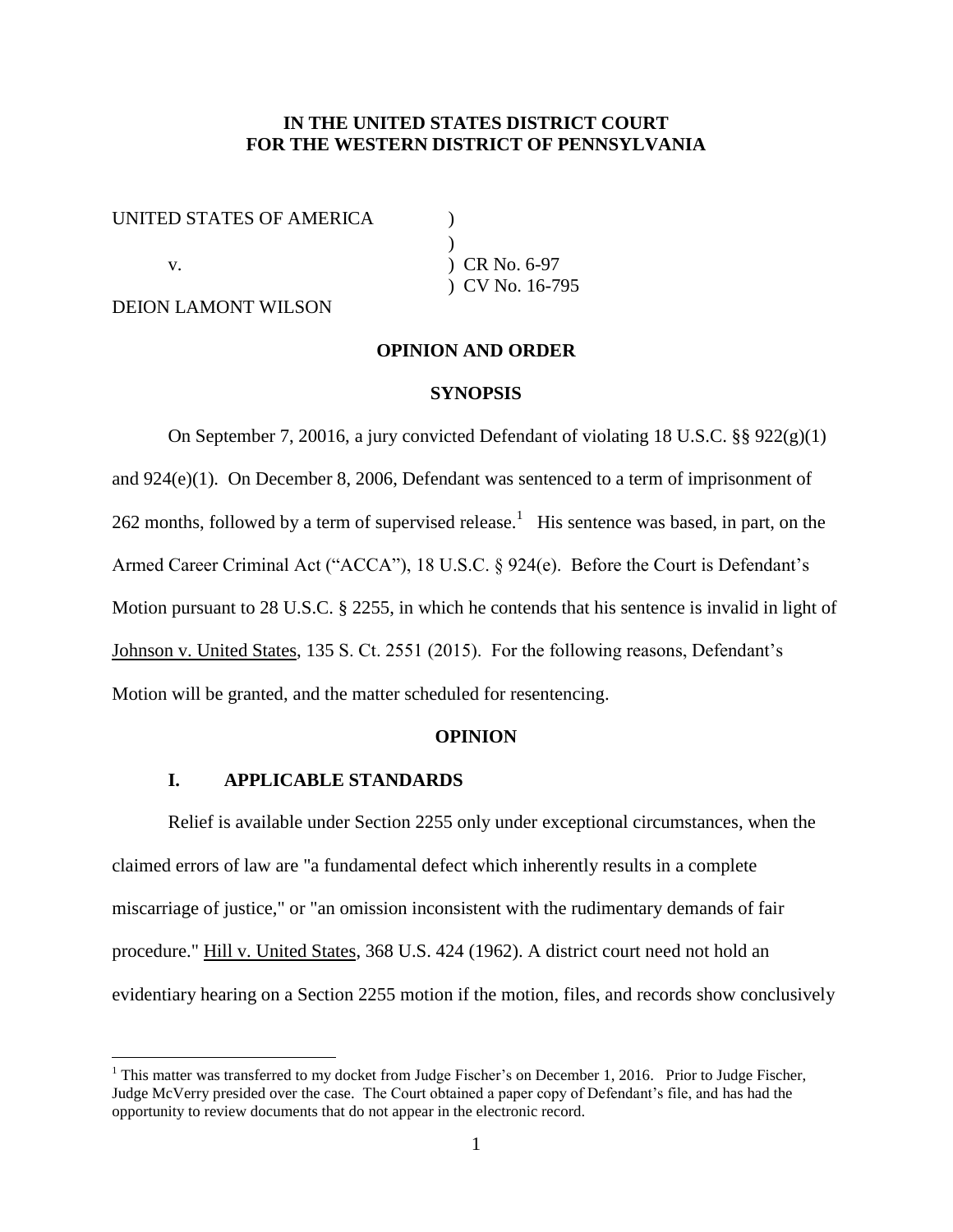that the defendant is not entitled to relief. United States v. Ritter, 93 Fed. Appx. 402 (3d Cir. 2004). In this case, a hearing is unnecessary, and the Motion will be disposed of on the record.

## **II. DEFENDANT'S MOTION**

In this case, the Presentence Report ("PSR") identifies the following convictions, in addition to a conviction for possession with intent to deliver cocaine, as the bases for an ACCA determination: aggravated assault, at Allegheny County Court of Common Pleas ("Common Pleas") Docket No. 199212035; robbery at Common Pleas Docket No. 199403301; and robbery at Common Pleas Docket No. 199403299.

The sentencing Court, without pertinent discussion, adopted the findings of the PSR and sentenced Defendant accordingly. Defendant does not now contest the Court's reliance on the drug offense, but argues that the remaining offenses are no longer valid predicates.<sup>2</sup> The Government argues to the contrary, and urges that both aggravated assault and robbery qualify under ACCA's "force" clause. In this context, the Government bears the burden of demonstrating that an ACCA sentence is supported on grounds other than the now-invalid residual clause. See, e.g., United States v. Smith, No. 92-146, 2016 U.S. Dist. LEXIS 113484, at \*6 (W.D. Pa. Aug. 25, 2016).

### **A. Assault**

 $\overline{a}$ 

The parties agree that Defendant's aggravated assault conviction involved a violation of 18 Pa.C.S. § 2702(a)(1), obviating the need to delve into divisibility, or which statutory subsection undergirds the offense. Although the Government's arguments to the contrary are well-taken, at this time, I decline to depart from those decisions that have found that a violation of Section 2702(a)(1) is not a qualifying predicate offense for ACCA purposes. United States v.

 $2<sup>2</sup>$  I decline to consider the predicate status of any prior convictions, such as Defendant's conspiracy conviction, that was not obviously relied on at sentencing. See United States v. McColley, No. 7045, 2016 U.S. Dist. LEXIS 38760 (W.D. Pa. Mar. 24, 2016).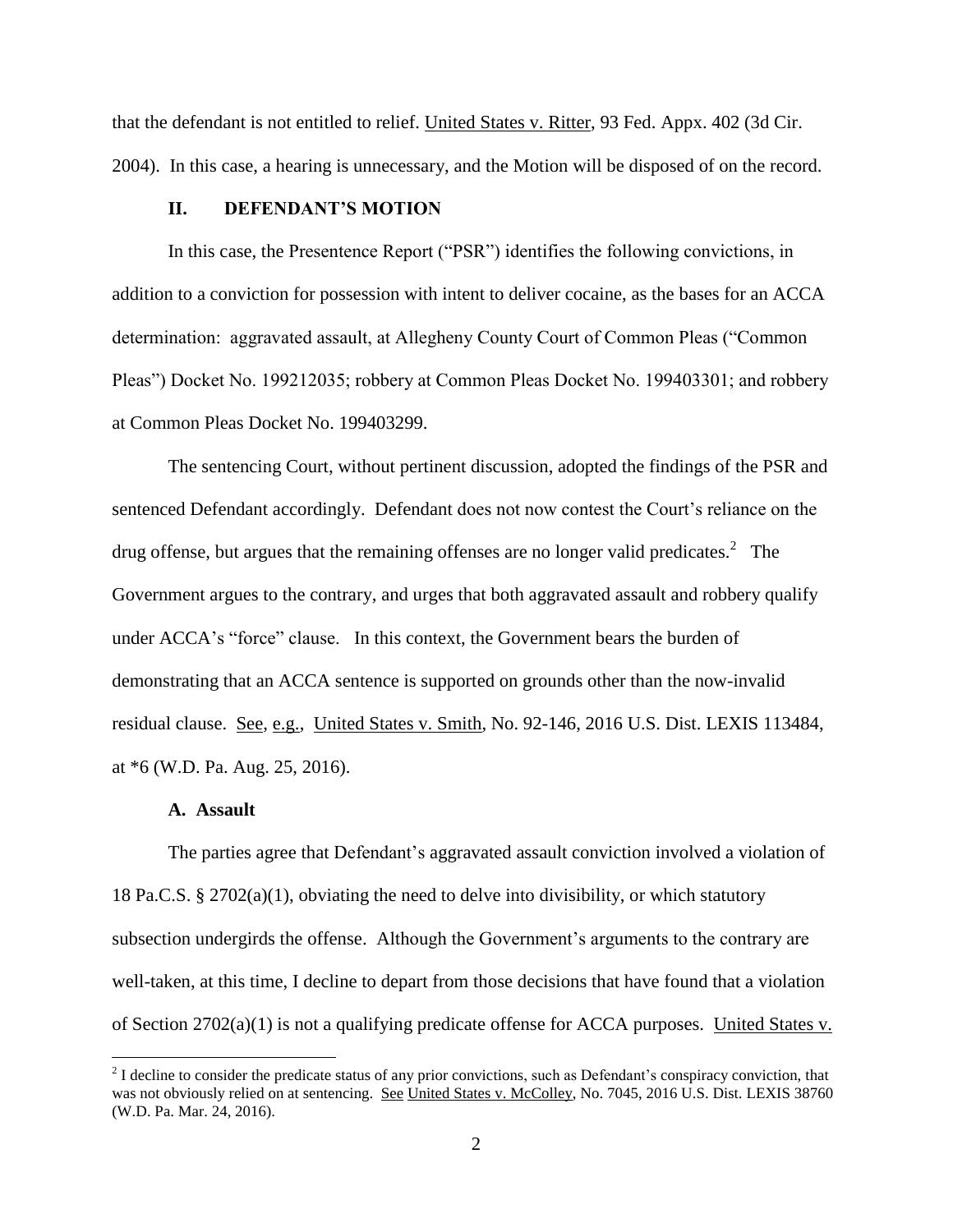Fisher, No. 1-796, 2017 U.S. Dist. LEXIS 60825, at \*\*10-17 (E.D. Pa. Apr. 21, 2017); United States v. Weygandt, 9-324, 2017 U.S. Dist. LEXIS 29251, at  $*(W.D. Pa. Mar. 2, 2017);$ <sup>3</sup> United States v. Harris, No. 6-268, 2016 U.S. Dist. LEXIS 117070, at \*\*42-43 (M.D. Pa. Aug. 31, 2016).

# **B. Robbery**

## **a. Predicate Offense**

Because his aggravated assault conviction cannot serve as a predicate offense, the

validity of Defendant's ACCA sentence depends on whether his robbery convictions supply two

violent felonies to add to his extant drug offense. The pertinent robbery convictions arose under

18 Pa.C.S. § 3701, which provided, in pertinent part, as follows:

- (a) Offense defined.—
- (1) A person is guilty of robbery if, in the course of committing a theft, he:

(i) inflicts serious bodily injury upon another; [or] (ii) threatens another with or intentionally puts him in fear of immediate serious bodily injury: (iii) commits or threatens immediately to commit any felony of the first or second degree; (iv) inflicts bodily injury upon another or threatens another with or intentionally puts him in fear of immediate bodily injury; or (v) physically takes or removes property from the person of another by force however slight.

18 Pa.C.S. § 3701(a) (1991).

 $\overline{a}$ 

Defendant argues that pursuant to Mathis v. United States, 136 S. Ct. 2243 (2016),

Section 3701 is indivisible, and not subject to a modified categorical approach. Even after

Mathis, Courts within this Circuit have continued to follow United States v. Blair, 734 F.3d 218,

225 (3d Cir. 2013), which held that Pennsylvania's robbery statute is divisible and subject to a

<sup>&</sup>lt;sup>3</sup> On July 11, 2017, the Government filed a Notice of Appeal in Weygandt.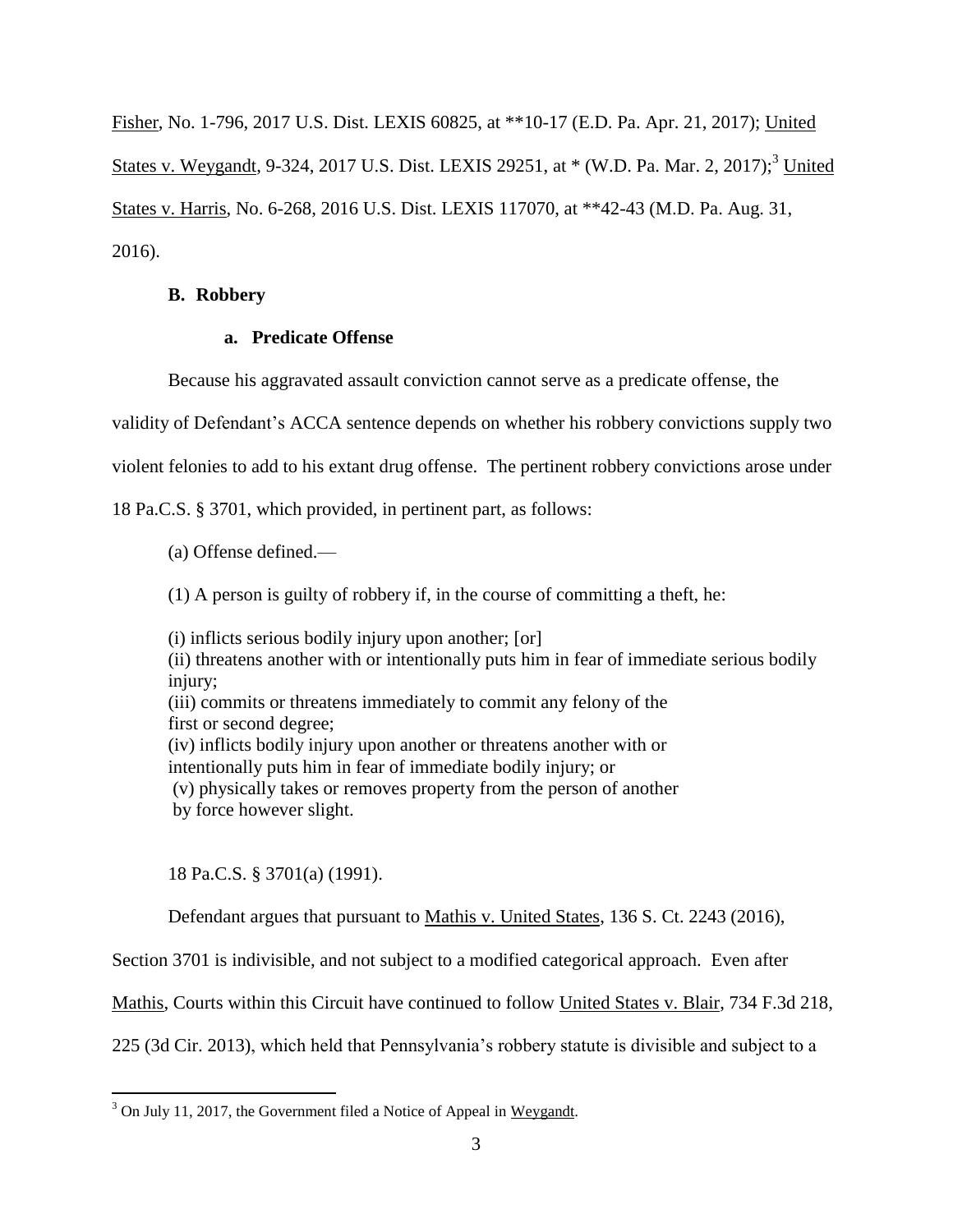modified categorical approach. See, e.g., United States v. Coffie, No. 1-663, 2017 U.S. Dist. LEXIS 126577, at \*8 (E.D. Pa. Aug. 9, 2017); United States v. Stanford, No. 8-307, 2016 U.S. Dist. LEXIS 171032, at \*14 (M.D. Pa. Oct. 18, 2016).

Recently, my sister court in Philadelphia concluded that Blair does not survive Mathis intact. United States v. Singleton, No. 10-578, 2017 U.S. Dist. LEXIS 64004, at \*12 (E.D. Pa. Apr. 26, 2017). It noted, first, that it was undisputed that Section  $3701(a)(1)(iii)$  "is not categorically an ACCA predicate." Id. at \*20. It then found that that when a defendant is charged under all three subsections of Pennsylvania's robbery statute, the statute is indivisible. This holding, however, was accompanied by the conclusion that even when all subsections are charged, a court may look to Shepard documents to determine whether a defendant's particular convictions can be isolated to offenses that fit ACCA's force clause.  $\underline{Id}$  at \*\*11-12.<sup>4</sup> In other words, the Court found that "Blair's holding remains true where a defendant was not charged under subsection (iii) or if analysis of the Shepard documents otherwise isolates his conviction to an offense with ACCA-qualifying violent elements." Id. at \*22.

Whether the principles of **Blair** or **Singleton** govern, the result here is the same. Defendant asserts, and Shepard documents demonstrate, that Defendant's robbery convictions at Common Pleas Case Numbers 9403301 and 9403299 arose under either Section 3701(a)(1)(i) or  $(a)(1)(ii)$ , and in neither case was he charged with a violation of  $(a)(1)(iii)$ . Moreover, courts within this Circuit have repeatedly held that convictions under Sections  $(a)(1)(i)$  and  $(a)(1)(ii)$ qualify as predicate offenses under the force clause. See, e.g., Coffie, 2017 U.S. Dist. LEXIS 126577, at \*11; United States v. Villella, No. 6-06, 2017 U.S. Dist. LEXIS 64052, at \*19 (W.D. Pa. Apr. 27, 2017); United States v. Peppers, No. 00-336, 2016 U.S. Dist. LEXIS 168101, at \*3

 $4 \text{ In}$  Singleton, the defendant was charged with subsections (i)-(iii) of the robbery statute, and the Court was unable to determine the subsection of conviction.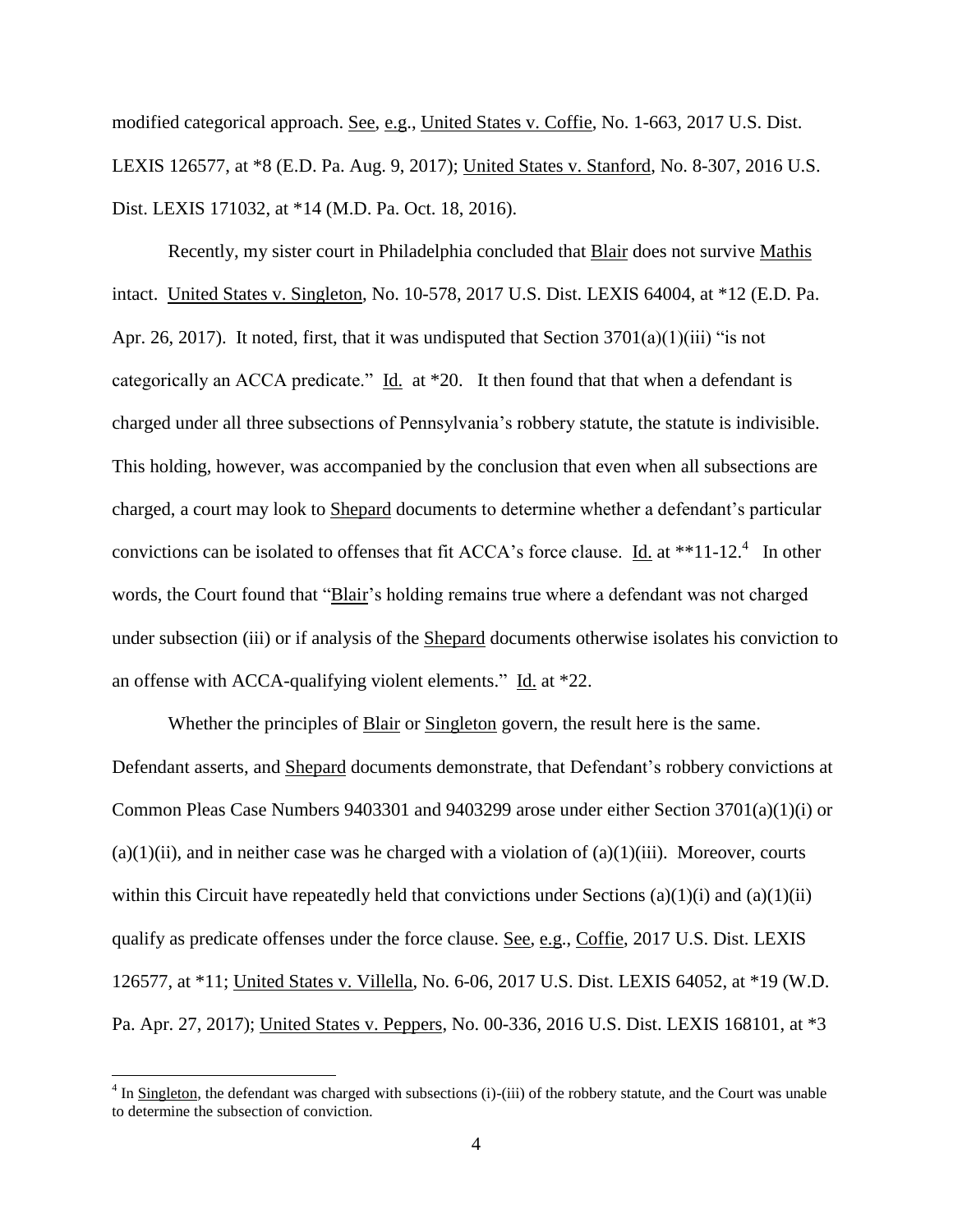(M.D. Pa. Dec. 6, 2016); Harris, 2016 U.S. Dist. LEXIS 117070, at \*44 (citing United States v. Dobbin, 629 F. App'x 448, 452 (3d Cir. 2015) (nonprecedential)); United States v. Maldonado, No. 10-288, 2016 U.S. Dist. LEXIS 105356, at \*\*10, 13-14 (E.D. Pa. Aug. 9, 2016).

### **b. Single Offense or Multiple Offenses**

Even if his robbery convictions are qualifying predicates, Defendant argues that they do not reflect violent felonies "committed on occasions different from one another" as required by ACCA. 18 U.S.C. § 924(e)(1). Thus, he contends, they "count" as one offense, rather than two. In particular, Defendant suggests that because the robbery charges were accompanied by conspiracy charges, it is possible that the crimes could have been committed simultaneously through co-conspirators. The Government, in opposition, argues that the offenses involved different stores and victims, and because "it is impossible to be in two places at the same time, the robberies were distinct in time."

As a threshold matter, the Government contends, rather perfunctorily, that Defendant has procedurally defaulted this argument by failing to raise it on direct appeal. A petitioner's default may be excused by a showing of cause for the default, and prejudice arising from failure to consider the claim. A claim that "is so novel that its legal basis is not reasonably available to counsel" may constitute cause for procedural default. Reed v. Ross, 468 U.S. 1, 16 (1984). Here, the PSR identified four different predicate convictions for ACCA purposes. Defendant was sentenced in 2006, before <u>Johnson</u> – or its obvious, direct ancestors -- was on the horizon. At that point, therefore, Defendant was tagged with three predicate offenses, whether his robbery convictions counted as one or two. It was Johnson that rendered the argument non-frivolous. Further, prejudice is evident. Indeed, courts have "consistently ruled that cause and prejudice excuse...procedural default in the Johnson context." Mitchell v. United States, No. 17-02341,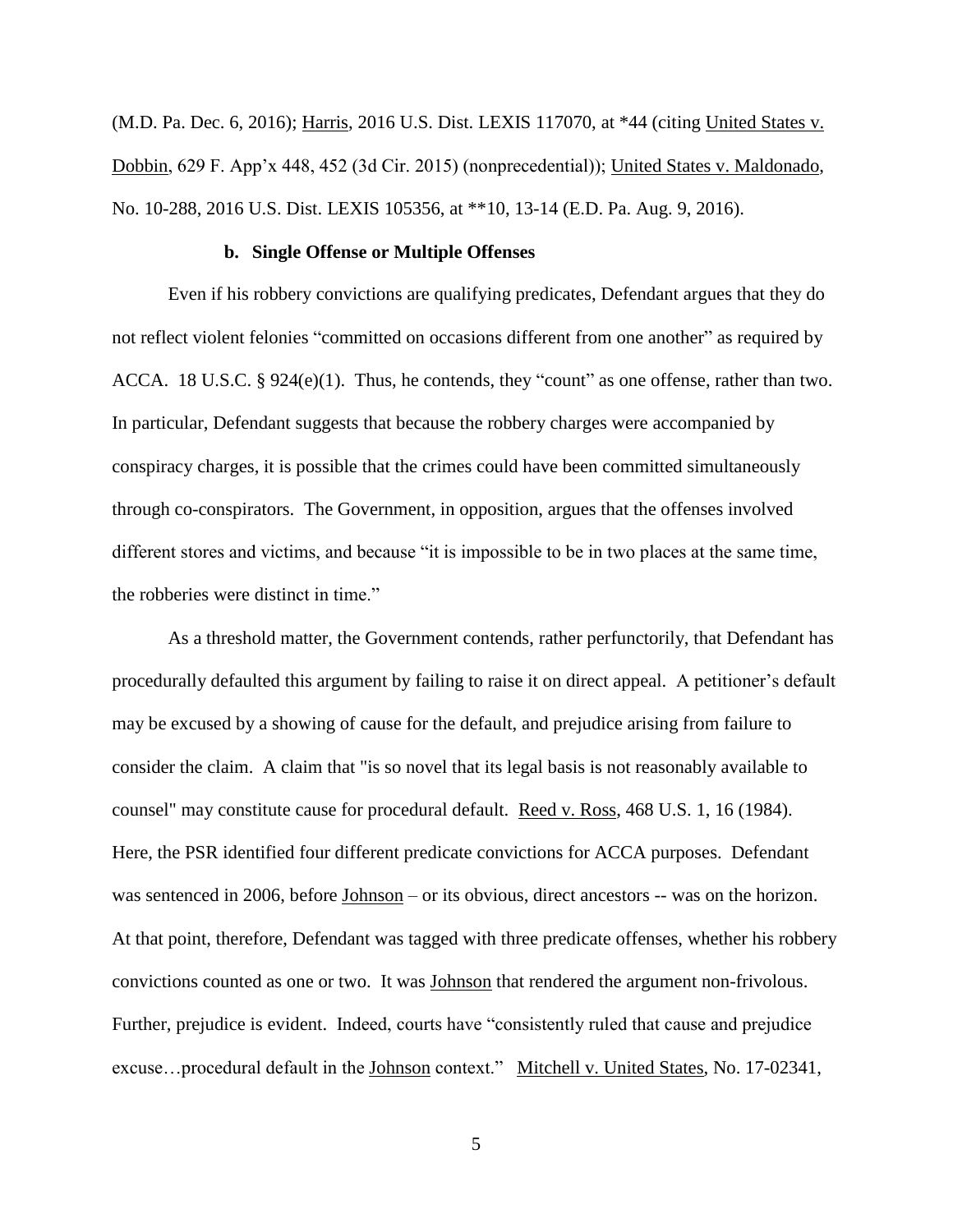2017 U.S. Dist. LEXIS 103473, at \*19 (W.D. Tenn. July 5, 2017). Under the circumstances, Defendant has not procedurally defaulted his claim based on ACCA's "different occasions" requirement.

When assessing whether offenses occurred on different occasions for ACCA purposes, the "separate episode test" adopted in this Circuit requires that the criminal episodes be "distinct in time." United States v. Swan, 661 F. App'x 767, 770 (3d Cir. 2016) (citing Blair, 734 F.3d at 228-29); United States v. Chatman, 487 F. App'x 769, 771 (3d Cir. 2012). Accordingly, "[i]t is necessary to look to the nature of the crimes, the identities of the victims, and the locations. Additionally, we must ask whether the defendant had sufficient time to cease and desist or withdraw from the criminal activity." United States v. Mucha, 49 F. App'x 368, 371 (3d Cir. 2002); see also Chatman, 487 F. App'x at 771. Otherwise stated, "[a]s long as crimes are successive, and not simultaneous, they occur on different occasions for ACCA enhancement purposes." United States v. Bargeron, 435 F. App'x 892, 893-94 (11th Cir. 2011). It has been said that the "critical inquiry…is whether the offenses occurred sequentially." United States v. Fuller, 453 F. 3d 274, 278 ( $5<sup>th</sup>$  Cir. 2006). Whether prior convictions occurred on different occasions is properly determined by the sentencing court, which may rely on documents approved by Shepard v. United States, 544 U.S. 13 (2005). See United States v. Jurbala, 198 F. App'x 236, 237 (3d Cir. 2006); Blair, 734 F. 3d at 227-228 (citing Almendarez-Torres v. United States, 523 U.S. 224 (1998)); United States v. Terry, No. 10-29, 2015 U.S. Dist. LEXIS 91470, at \*\*16-17 (W.D. Pa. July 14, 2015).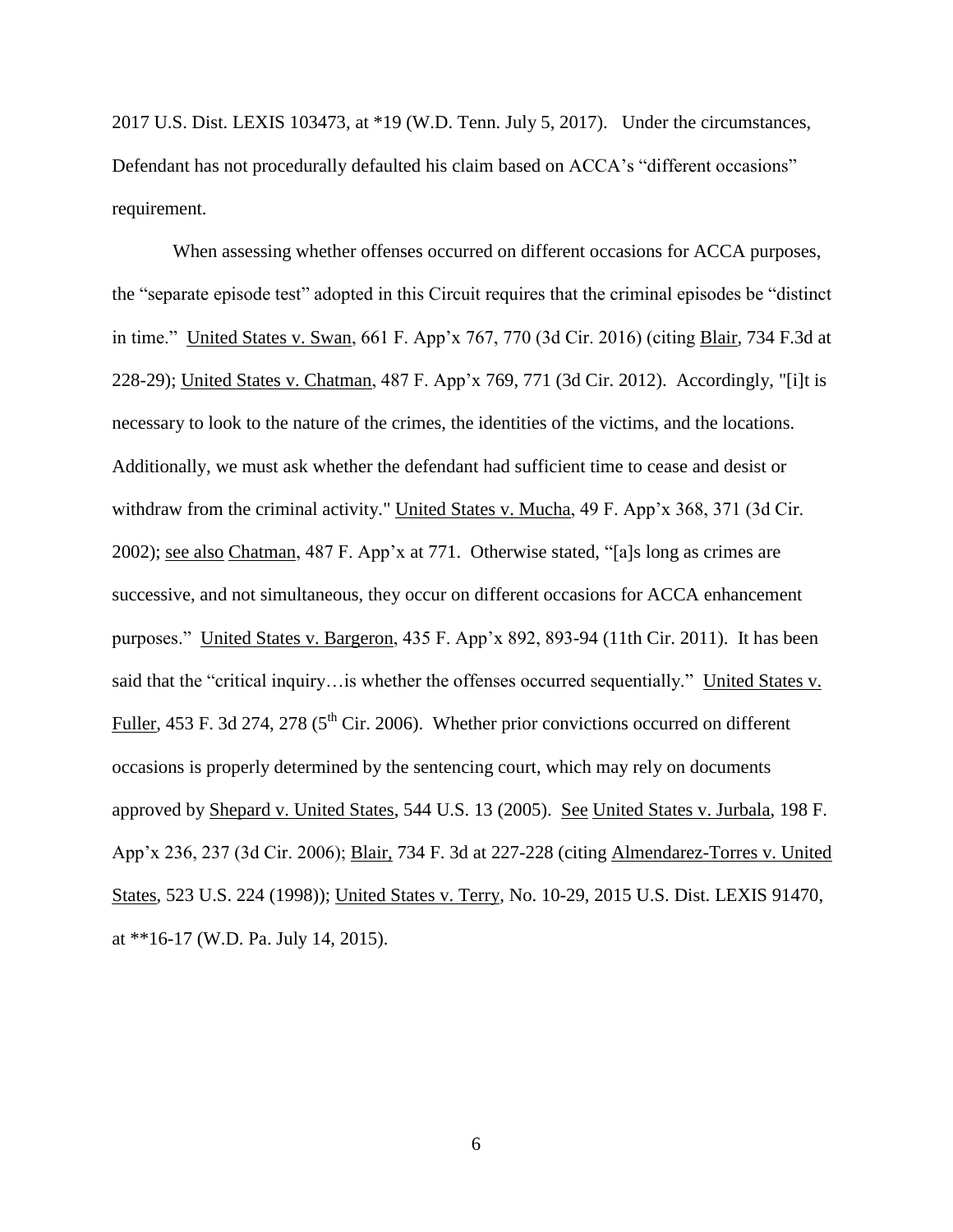Here, according to the charging documents, the conduct underlying both of Defendant's robbery convictions occurred on the same day.<sup>5</sup> One robbery involved the theft of lottery proceeds from Bryant Street Lottery and the threat or infliction of serious bodily injury upon Mary Denham; the second involved the theft of currency from Court Market and the threat or infliction of serious bodily injury upon Nadazna Kholodinko. The robbery at the Bryant Street Lottery occurred "before closing," but the record identifies no time of day in relation to the Court Market robbery. The geographic locations of the Bryant Street Lottery and the Court Market are not identified in the record. Each charging document also contains a criminal conspiracy charge related to each of the two robberies. Moreover, each conspiracy Count charges that Defendant conspired with three other individuals to commit the robberies: Amber Sloan, Paul McMillan, and Robert Woods.

When considering whether crimes were sequential or simultaneous, and whether a defendant had an opportunity to make a knowing and conscious decision to engage in one offense after the other, the presence of co-conspirators can complicate the analysis. See, e.g., United States v. Linney, 819 F. 3d 747 ( $4<sup>th</sup>$  Cir. 2016). In Pennsylvania, "[o]nce the trier of fact finds that there was an agreement and the defendant intentionally entered into the agreement, that defendant may be liable for the overt acts committed in furtherance of the conspiracy regardless of which co-conspirator committed the act." Commonwealth v. Murphy, 844 A. 2d 1228, 1238 (Pa. 2004). As such, when available Shepard documents do not conclusively establish sequential rather than simultaneous offenses, in a joint criminal liability context, courts have declined to find that the crimes occurred on "different occasions" for ACCA purposes. See, e.g., Fuller, 453 F. 3d at 279-80. In this case, based on the charging documents alone, it is impossible to

<sup>&</sup>lt;sup>5</sup> The charging documents indicate that the robberies were committed on January 4, 1993 and January 4, 1994. The parties appear to agree, however, that the discrepancy is the result of a typographical error, and that both robberies occurred on the same day.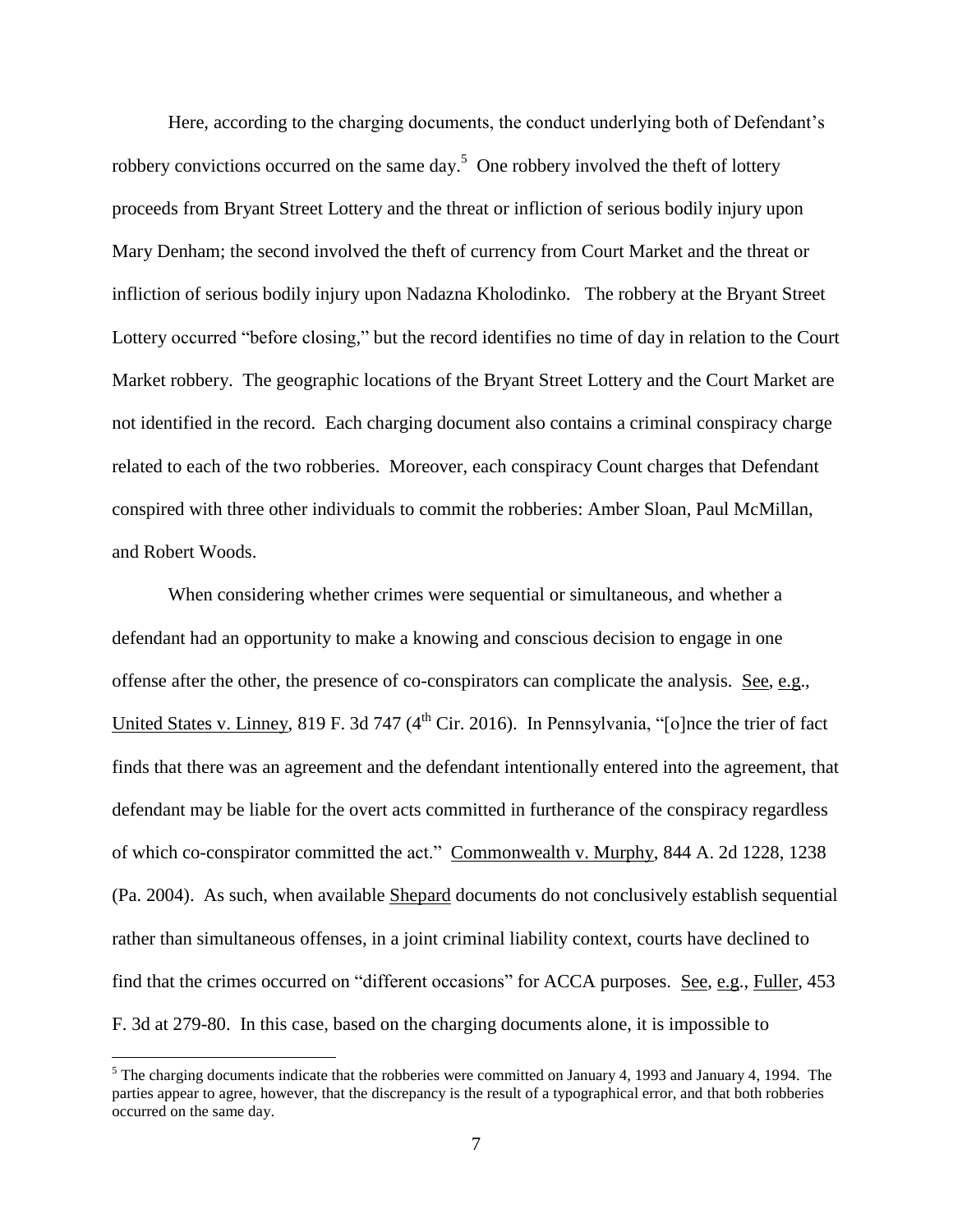conclusively determine whether Defendant was held legally responsible for the simultaneous acts of co-conspirators, and lacked the opportunity to cease and desist or withdraw prior to the second robbery, or whether he was convicted for his direct participation in sequential or successive criminal acts.

The presentence report ("PSR") in this case, however, to which Defendant did not object,<sup>6</sup> potentially augments the facts. As to one robbery, the PSR reports that "[a]ccording to the criminal complaint affidavit, the victim advised that three men entered the Bryant Street Lottery store," and "[t]he participants in the robbery were later identified" as Defendant, McMillan, and Woods. As to the other robbery, the PSR reports that "the victim advised that three persons entered the Court Market store," and "[t]he participants in the robbery were later identified" as Defendant, McMillan, and Sloan. No source for the latter information is named. These recitations could belie the possibility of two robberies that occurred simultaneously or in Defendant's absence; if Defendant was physically present at both robberies, they had to have been committed in succession. In that case, Defendant would likely have had the opportunity to cease or withdraw from criminal activity prior to the second robbery. If this part of the PSR is accepted as fact, the robberies – targeting different establishments and victims -- would probably "count" as two predicate offenses, committed on different occasions for ACCA purposes.

The issue, then, is the extent to which this Court may rely on the PSR's recitation. Prior to the Supreme Court's decisions in Mathis and Descamps v. United States, 133 S. Ct. 2276 (2013), our Court of Appeals suggested that it is appropriate to rely on the PSR in the different occasions context: "For the reasons expressed by our sister Circuit in United States v. Thompson, 421 F.3d 278, 284-287 (4th Cir. 2005), we hold that it was proper for the District Court, relying on the PSR, to make the 'different occasions' determination on its own." United

<sup>&</sup>lt;sup>6</sup> See Position of Defendant With Respect to Sentencing Factors, Docket No. 57.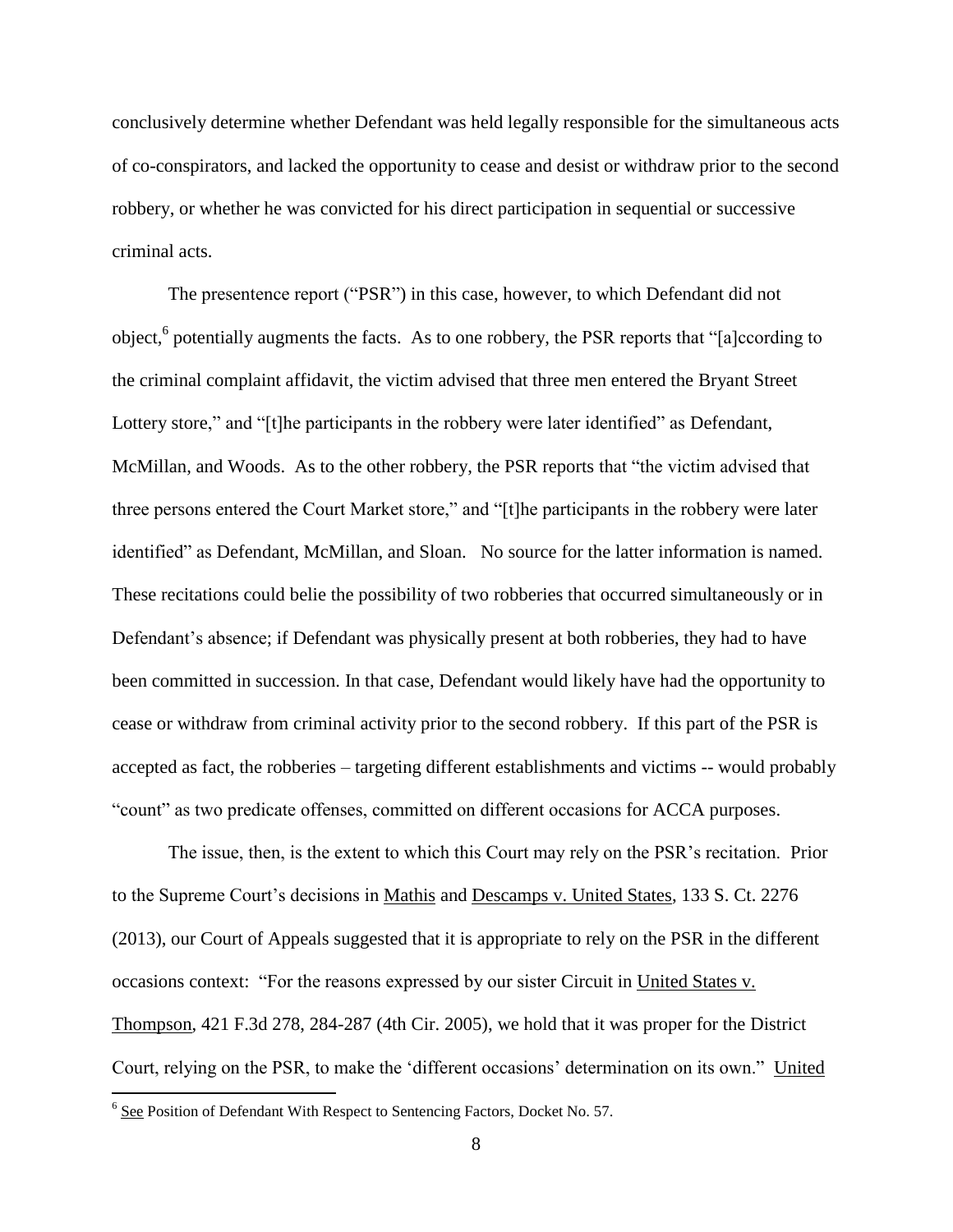States v. Jurbala, 198 F. App'x 236, 237 (3d Cir. 2006). In the portion of Thompson to which Jurbala cited, the Court of Appeals for the Fourth Circuit suggested that prohibited judicial factfinding precludes "speculation regarding facts extraneous to the prior conviction," but not "recourse only to data normally found in conclusive judicial records, such as the date and location of an offense." Thompson, 421 F. 3d at 286.<sup>7</sup> It noted that "[t]he line between the facts that are inherent in a conviction and facts that are about a conviction is a common-sensical one." Id. at 285. It noted, as well, that the trial judge in the matter at hand could rely on the PSR because it bore "the earmarks of derivation from Shepard-approved sources such as indictments and state-court judgments from [defendant's] prior convictions." Id. at 285.

Whether these principles remain viable in today's jurisprudential landscape is under question.<sup>8</sup> Assuming that they survive, to make a "different occasions" finding in this particular case would require an unwarranted extension of those principles. There is an essential difference between relying on a fact such as the date of a crime, or even a "non-inherent" fact manifestly derived from a Shepard-approved source, and looking to a decidedly non-elemental, extraneous, and unsupported fact, and therefrom extrapolating a factual scenario to support a sentencing enhancement. Pennsylvania law would hold Defendant legally responsible for all acts of a co-conspirator; his presence at either robbery location cannot be seen as "inherent" in the conviction; and Defendant did not necessarily plead guilty to the facts recounted in the PSR.

 $^7$  Jurbala cited Thompson while addressing the propriety of a judge, as opposed to a jury, making the "different" occasions" determination. In doing so, the Jurbala Court pointed to additional language in Thompson: "explaining that 'occasions' are 'those predicate offenses that can be isolated with a beginning and an end-ones that constitute an occurrence unto themselves," and advising District Courts to make this determination based on factors "such as different geographic locations and victims."" Jurbala, 198 F. App'x at 237 (quoting Thompson, 421 F. 3d at 285). While this limited reference alone does not signify a wholesale adoption of Thompson, it does provide this Court with guidance.

<sup>&</sup>lt;sup>8</sup> The Court of Appeals for the Fourth Circuit opined that the "different occasions" question is altogether different from those at issue in Descamps and Mathis, and that courts needn't be constrained by those cases; it left the viability of Thompson – which it recognized has been described as an "outlier" -- as an issue for another day. United States v. Span, 789 F.3d 320, 332 (4th Cir. 2015) (citing United States v. Aviles-Solarzano, 623 F.3d 470, 474 (7th Cir. 2010)).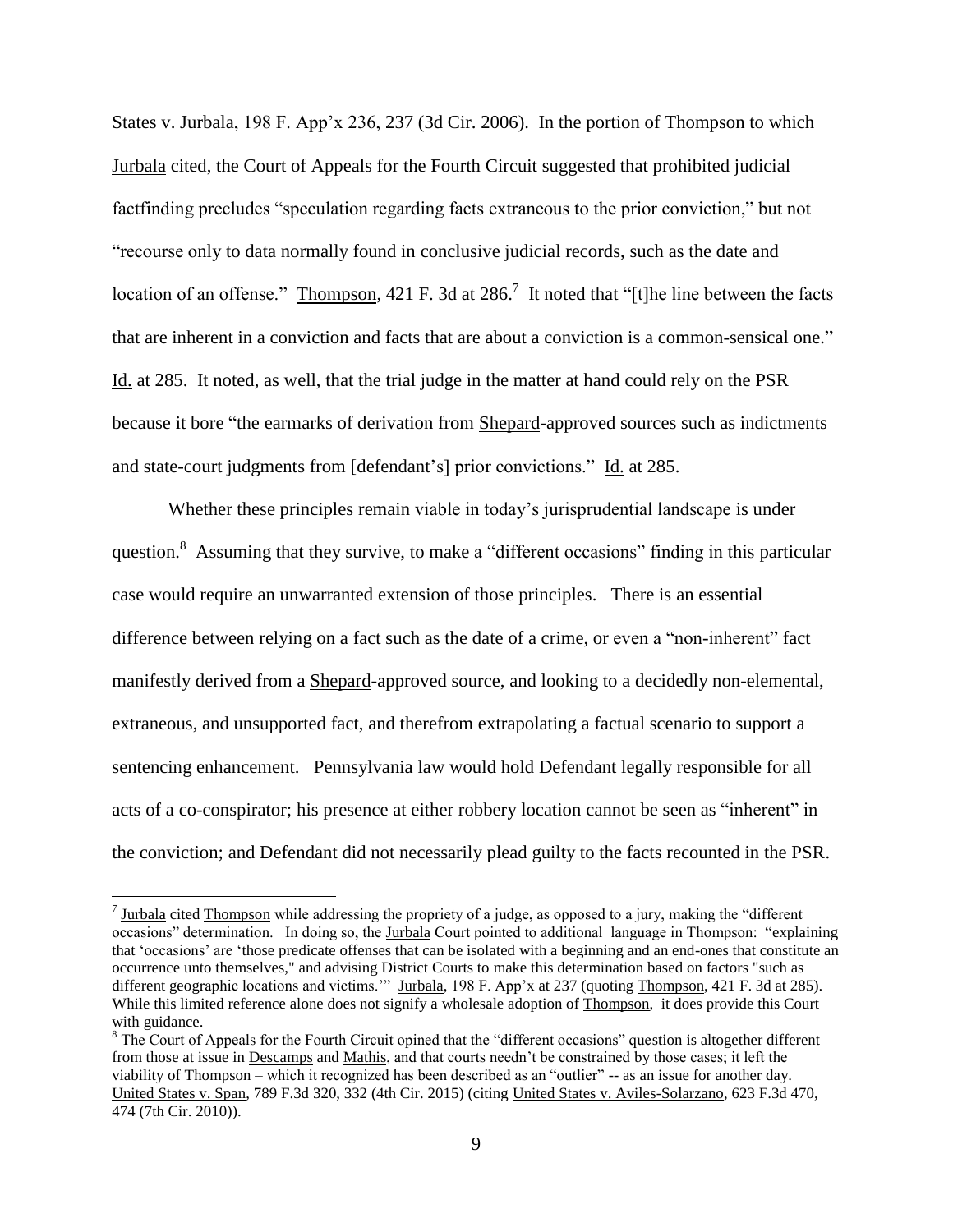Instead, the fact that Defendant was "later identified" as being present at both robbery locations need neither have been found by a jury nor admitted by Defendant. Moreover, the PSR's suggestion that Defendant was present at both robberies cannot be traced to Shepard-approved documents – for one robbery, no source is indicated; for the other, the PSR references a criminal complaint affidavit. Even if the criminal complaint affidavit sufficed, it would lend only one narrative the earmark of an approved derivation.

In sum, in this particular and rather uncommon scenario – a factual recitation in the PSR that lacks explicit derivation from Shepard-approved sources; non-elemental, extraneous facts that would be knitted into a timeline decisive of an enhanced sentence; charging and plea documents that are not dispositive of the timing of offense conduct; and two robbery charges, occurring on the same day and both related to parallel conspiracy charges– I am persuaded that relying on the PSR to affirm an ACCA sentence would run afoul of essential principles underlying pertinent Supreme Court jurisprudence. In other words, it would go beyond looking only to data normally found in conclusive judicial records, and extend judicial factfinding into the realm of underlying conduct. "[W]hatever [a defendant] says, or fails to say, about superfluous facts cannot license a later sentencing court to impose extra punishment." Descamps, 133 S. Ct. at 2289. Therefore, "an ambiguous record regarding whether a defendant actually had the opportunity 'to cease and desist or withdraw from his criminal activity' does not suffice to support the ACCA enhancement." Kirkland v. United States, 687 F.3d 878, 895 (7th Cir. 2012). Thus, Defendant's robbery charges must be treated as a single offense. See, e.g., Toomer, 2017 U.S. Dist. LEXIS 63996, at \*11.

Given its implications here, United States v. Siegel, 477 F.3d 87, 93 (3d Cir. 2007), merits separate mention. Post-Descamps, citing to Siegel, our Court of Appeals reaffirmed that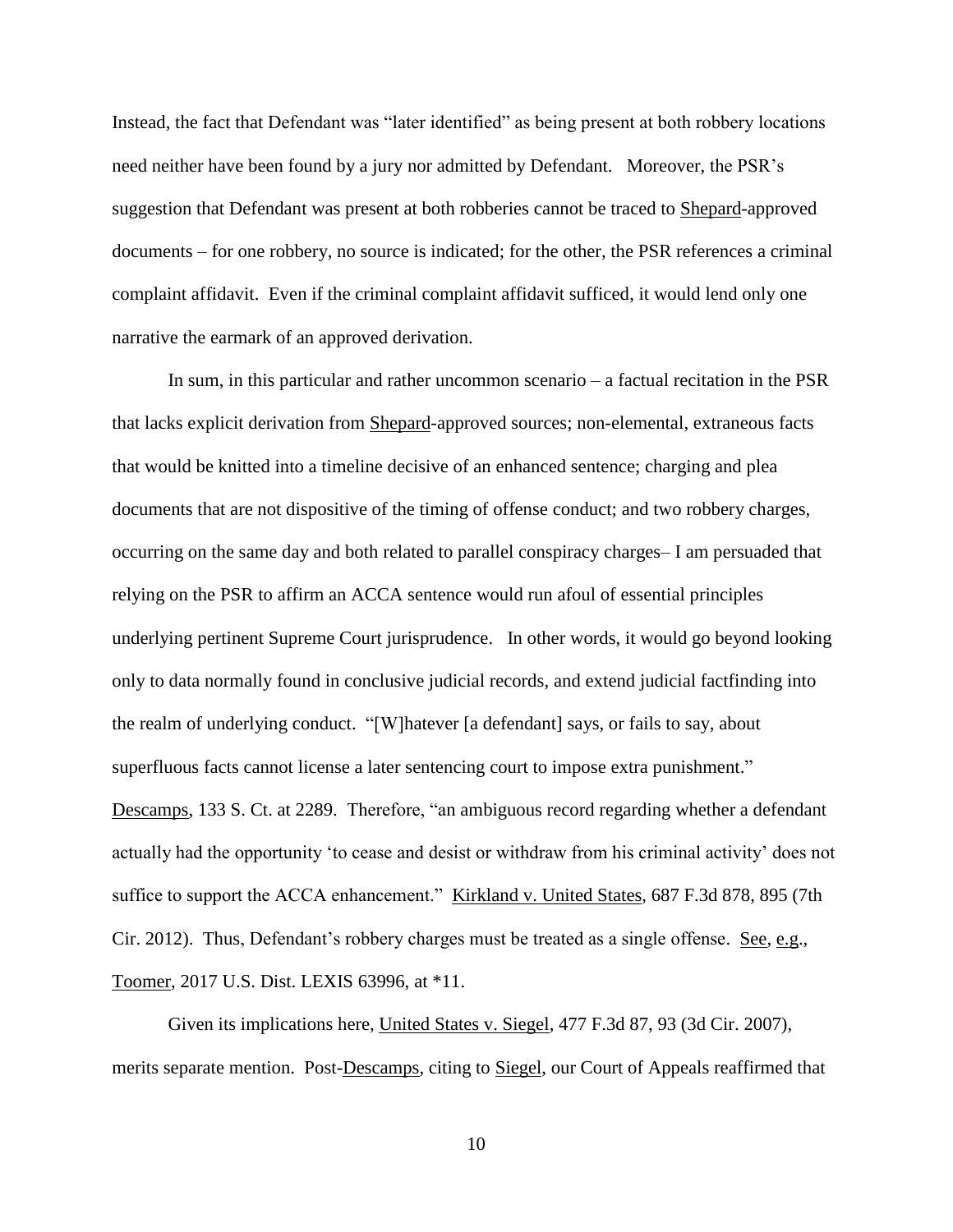an unobjected-to PSR can be a Shepard document within this Circuit. United States v. Doe, 810 F.3d 132, 147 (3d Cir. 2015). Although not all Circuit Courts agree that a PSR is Shepardapproved, ours apparently intended that this aspect of Siegel survive Descamps. This conclusion is not obviously inconsistent with limited use of the PSR as endorsed in Thompson and similar cases. Siegel went further: the Court looked to the PSR's factual account of the offense conduct – which described the defendant physically restraining and forcing his victim – to determine that the offense was a crime of violence for purposes of U.S.S.G. § 4B1.2. Siegel,477 F. 3d at 93. More than one court has opined that this part of Siegel was abrogated by Descamps and Mathis. United States v. Ballard, No. 03-810, 2017 U.S. Dist. LEXIS 105766, at \*\*8-9 (E.D. Pa. July 7, 2017); Singleton, 2017 U.S. Dist. LEXIS 64004, at \*27, n. 10.

The "different occasions" requirement goes to the heart of ACCA's purpose, and its application implicates grave constitutional concerns. The "different occasions" language "plainly expresse[d] that concept of what is meant by a 'career criminal,' that is, a person who over the course of time commits three or more of the enumerated kinds of felonies and is convicted therefor…[the language is to] insure that its rigorous sentencing provisions apply only as intended in cases meriting such strict punishment." 134 Cong. Rec. S17, 360 (daily ed. Nov. 10, 1988) (statement of Sen. Joseph Biden). Further, "only a jury, and not a judge, may find facts that increase a maximum penalty, except for the simple fact of a prior conviction." Mathis, 136 S. Ct. at 2252. Thus, rejecting a focus on non-elemental facts avoids unfairness to defendants, who – particularly at a plea hearing -- might not contest what does not matter under the law. Id. at 53. Potential inaccuracies in the record "should not come back to haunt the defendant many years down the road by triggering a lengthy mandatory sentence." Id. at 2253.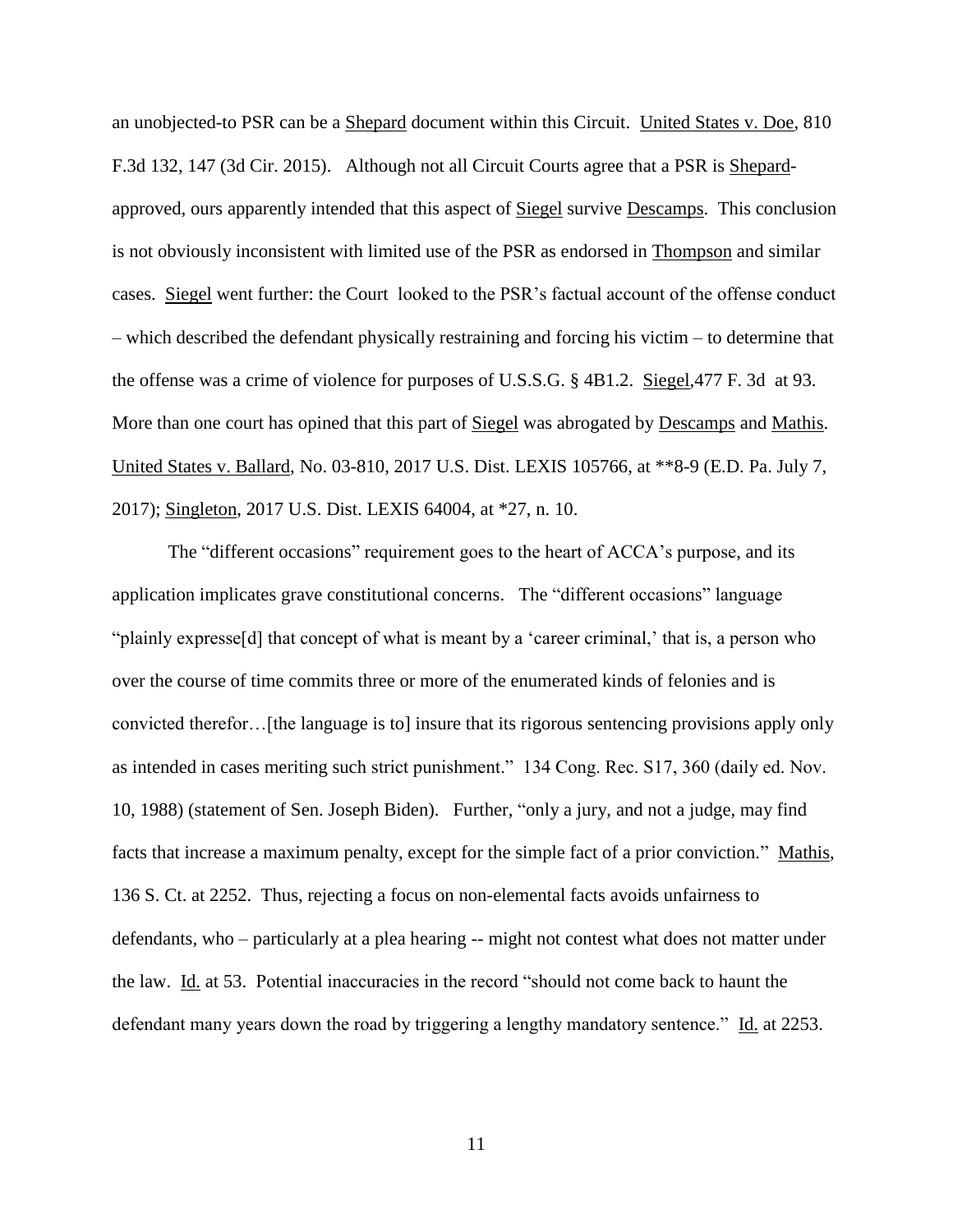This matter touches on the intersection of several areas of law – involving the vital principles underlying cases such as Shepard, Descamps, Mathis, and Apprendi v. New Jersey, 530 U.S. 466 (2000) -- which are "constantly evolving and 'not always very logical' …" Kirkland, 687 F. 3d at 883. In this particular case, limiting the permissible extent of the Court's reliance on the factual account in the PSR ensures fidelity to the Constitution and the statute, as well as to precepts of logic and fairness.

## **CONCLUSION**

In sum, the Court is unable to conclude that Defendant's ACCA sentence was supported by the requisite number of predicate offenses. Defendant's Motion will be granted, and a resentencing hearing scheduled. An appropriate Order follows.

## BY THE COURT:

/s/Donetta W. Ambrose

Donetta W. Ambrose

Senior Judge, U.S. District Court

\_\_\_\_\_\_\_\_\_\_\_\_\_\_\_\_\_\_\_\_\_\_\_\_\_\_\_\_\_\_\_

Dated: \_\_\_\_\_\_8/31/17\_\_\_\_\_\_\_, 2017